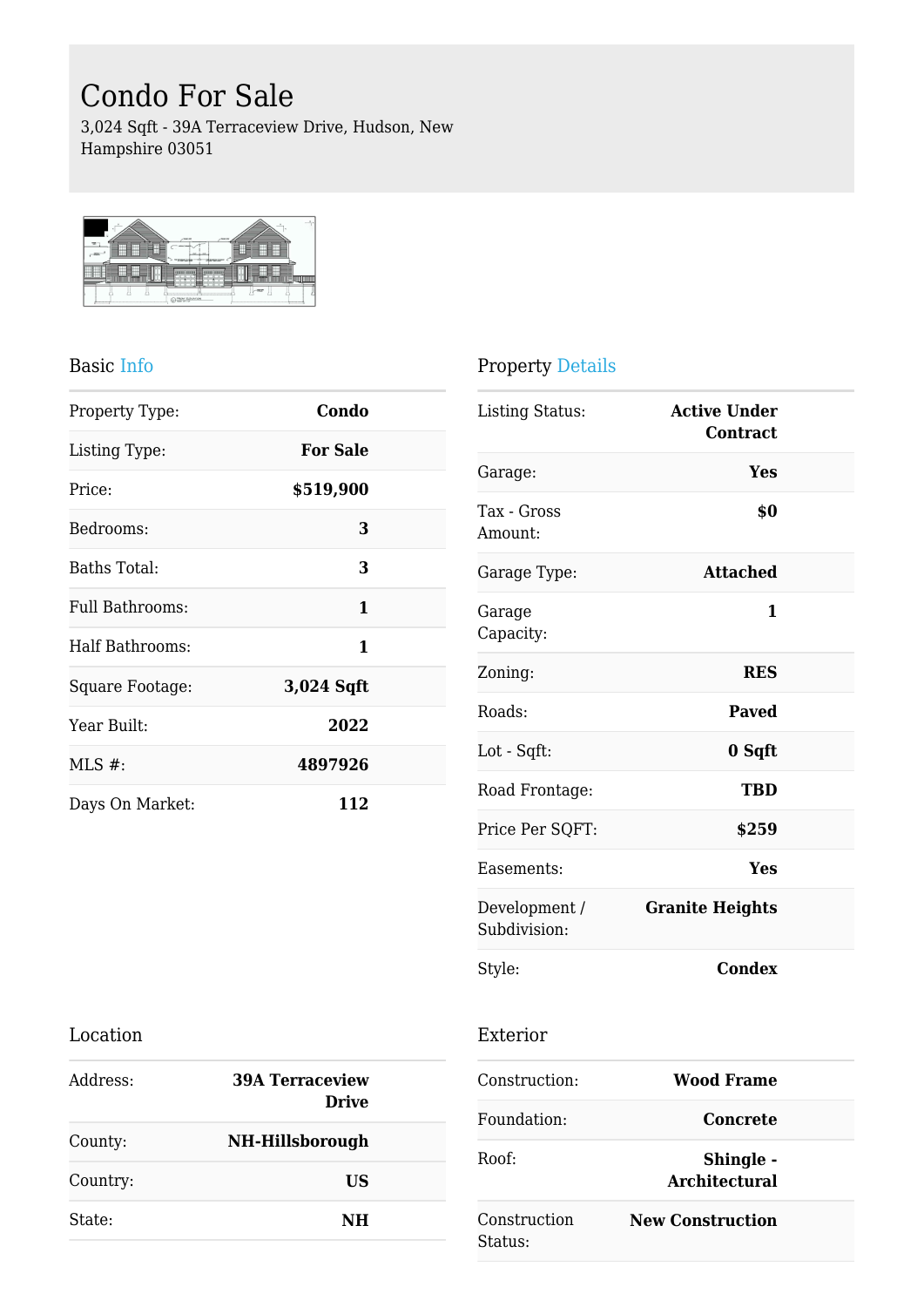| City:              | <b>Hudson</b>                                          |  |
|--------------------|--------------------------------------------------------|--|
| Zipcode:           | 03051                                                  |  |
| School - District: | Hudson School<br><b>District</b>                       |  |
| School - High:     | <b>Alvirne High School</b>                             |  |
| Flood Zone:        | <b>Unknown</b>                                         |  |
| Directions:        | <b>Use Address 334</b><br>Central Street<br>Hudson, NH |  |

| Water Frontage<br>Length: |                          |  |
|---------------------------|--------------------------|--|
| Features -<br>Exterior:   | Deck, Porch -<br>Covered |  |
| Lot Description:          | <b>Landscaped</b>        |  |
| Driveway:                 | <b>Paved</b>             |  |

## Interior

| Flooring:                       | Carpet, Tile, Vinyl<br>Plank                                          |  |
|---------------------------------|-----------------------------------------------------------------------|--|
| <b>Basement</b><br>Description: | <b>Full. Concrete</b>                                                 |  |
| Features -<br>Interior:         | Dining<br>Area, Fireplace -<br><b>Gas, Primary BR w/</b><br><b>BA</b> |  |
| Appliances:                     | Dishwasher, Microwave,<br>Range - Gas                                 |  |

### Room Details

| Unit/Lot #:            | $29 - 6$ |  |
|------------------------|----------|--|
| Units Per<br>Building: | 2        |  |
| Baths - 1/4:           | 0        |  |
| Baths - 3/4:           |          |  |

## Utilities

| <b>Utilities</b> |                      | Listing Info                 |                                               |
|------------------|----------------------|------------------------------|-----------------------------------------------|
| Sewer:           | <b>Private</b>       | Listing Agent<br>First Name: | <b>Ashlee</b>                                 |
| Heating System:  | Forced air           | Listing Agent                | Cantin                                        |
| Cooling System:  | Central Ac           | Last Name:                   |                                               |
| Water:           | <b>Public</b>        | Listing Office:              | <b>RE/MAX Innovative</b><br><b>Properties</b> |
| Electric:        | <b>200 Amp</b>       |                              |                                               |
| Heat Fuel:       | <b>Gas - Natural</b> |                              |                                               |
| Utilities:       | <b>Cable</b>         |                              |                                               |

# Agent Info